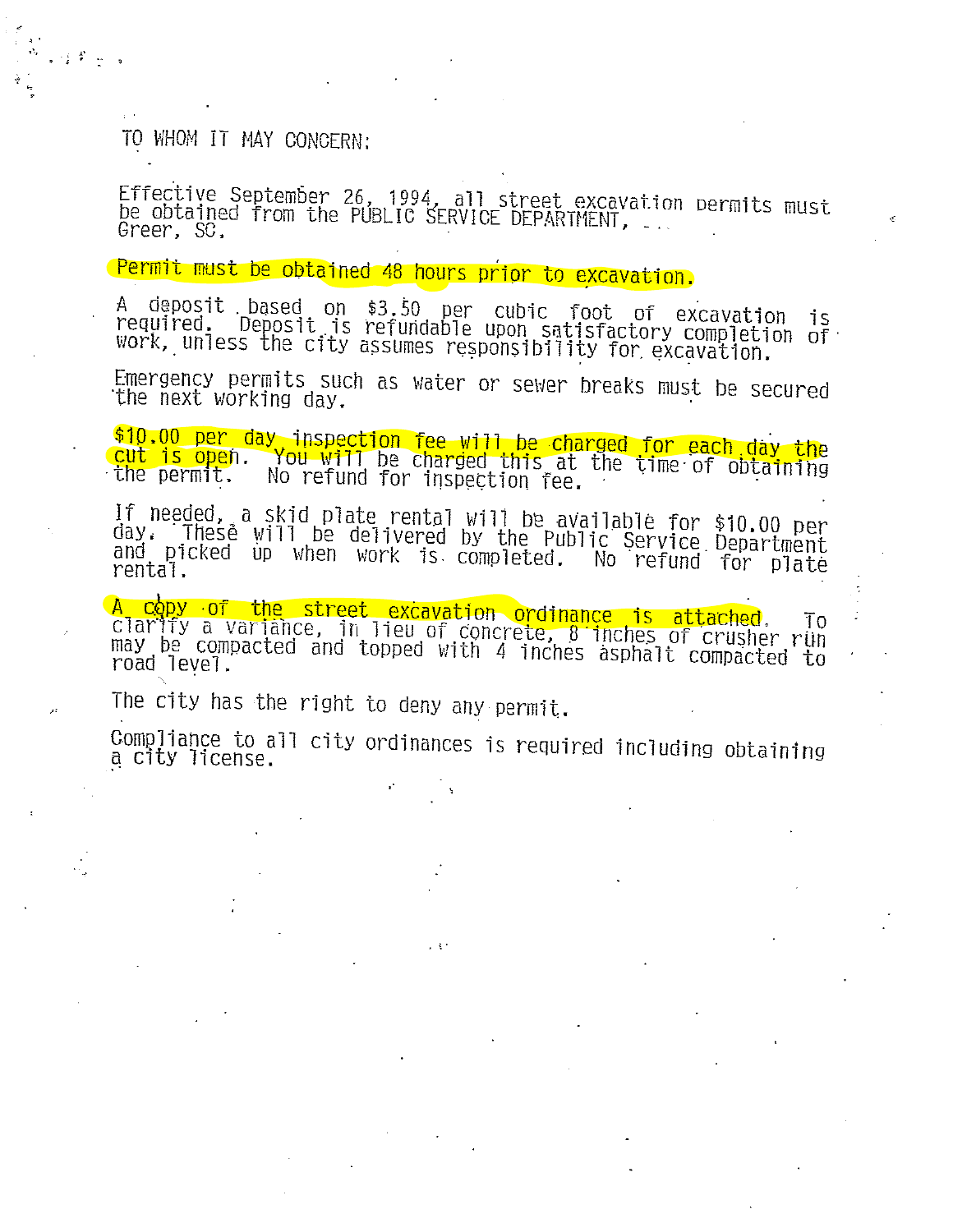

No. 43-94

## **AN ORDINANCE**

AN ORDINANCE TO AMEND CHAPTER 26 OF THE GREER CITY CODE, AS AMENDED, 1982 PERTAINING TO EXCAVATIONS OF STREETS, SO PROVIDE FOR LIABILITY AS. **TO AND INDEMNITY COVERAGE:** TO **ESTABLISH**  $\mathbf{r}$ PERMIT FEE; TO ESTABLISH SPECIFICATIONS FOR BACKFILLING, RESURFACING, REPAVING; TO PROVIDE FOR PUBLIC SAFEGUARDS; TO PROVIDE FOR THE REPEAL OF PROVISIONS IN CONFLICT; AND, TO PROVIDE **FOR AN** EFFECTIVE DATE.

BE IT ORDAINED BY THE MAYOR AND COUNCIL OF THE CITY OF GREER IN COUNCIL DULY ASSEMBLED:

SECTION 1. Chapter 26, Article II, of the 1982 Greer City Code, as amended, is further amended by deleting Article il in its entirety and the following language substituted therefore:

"Article II. EXCAVATIONS

Section 26-26 Permits required.

 $\mathbf{r}$ 

It shall be unlawful for any person to make any excavation or opening in, on, under, or through any street, alley, sidewalk, or planting space within the city without having first secured a<br>permit for such purpose from the Director of Public Services; and provided, further, that, if such street is a part of the state highway system, such persons shall have obtained an encroachment permit from the district office of the State Department of Transportation.

### Section 26-27 Coordination with Public Works Commission and Codes Department.

Any cut or excavation in a city street, alley, sidewalk, or planting space which is concerned with a water or sewer tap or which may affect existing water lines and sewer lines shall be<br>coordinated with the Commission of Public Works and the Codes Department of the City.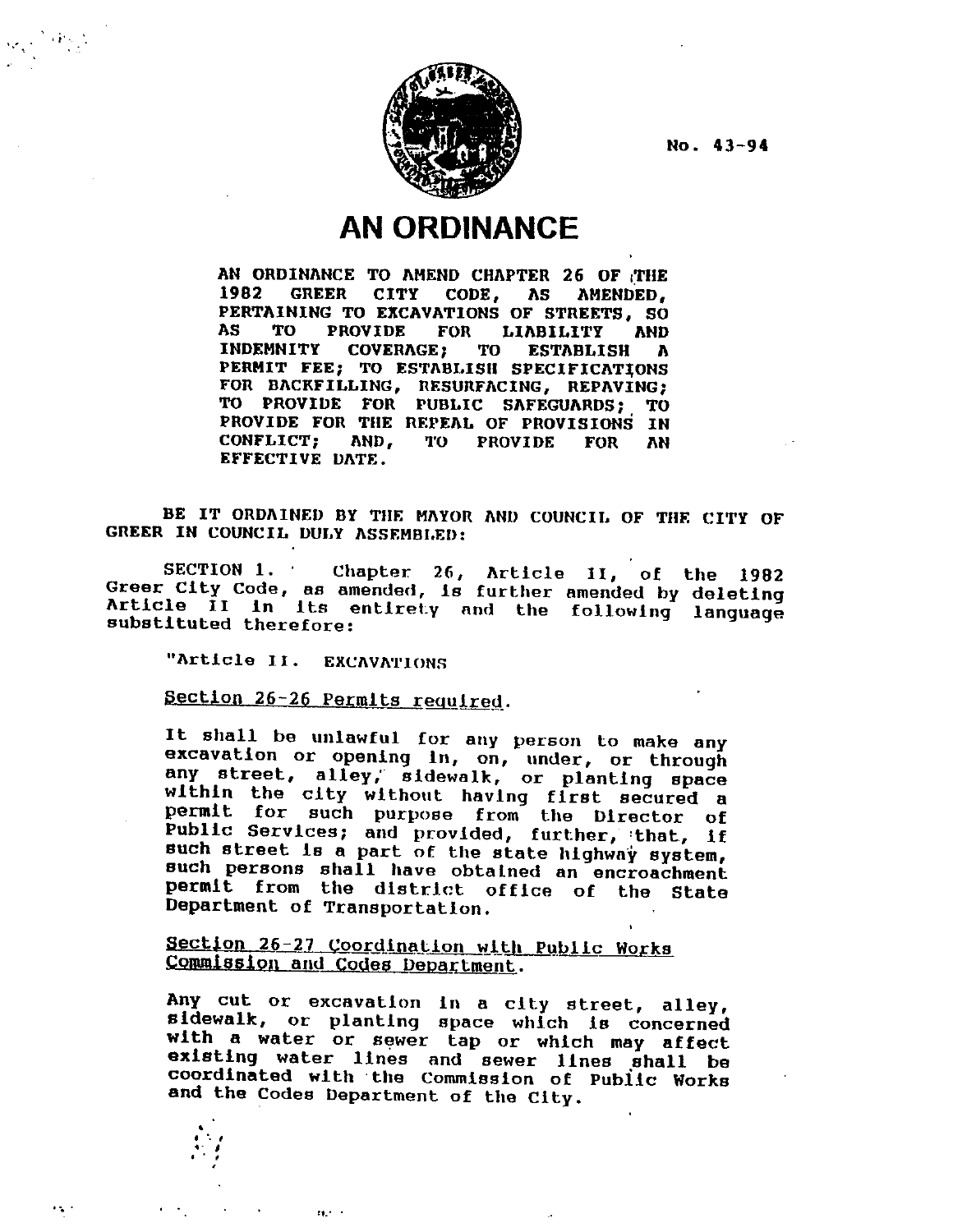### Section 26-28 Application for a permit.

Anyone desiring to secure an excavation permit shall make application therefor to the Director of Public Services, by written application, setting forth the purpose of making such opening or excavation, the approximate size of such opening, and the length, width, and depth of such excavation at its longest, widest, and deepest points, and any other data necessary to calculate the amount of materials necessary for filling said excavation.

Ŧ

### Section 26-29 Deposit required; liability insurance; indemnification.

Prior to the issuance of an excavation permit, the person desiring to make such excavation shall deposit with the City a sum sufficient to guarantee the replacement of earth, gravel, and/or pavement as the case may be, and further, such person shall provide proof of liability insurance in an amount determined by the Public Services Director, naming the City as an additional insured.

In addition, should any action or claim be brought against the City as a result of a person or entity building, constructing, working or encroaching upon a City right-of-way or easement, such person, whether written permission was received or not, and whether the required insurance was in effect or not, shall defend, indemnify and hold the City harmless from any such actions or claims.

Section 26-30 Backfilling, resurfacing, repayingresponsibility requirements.

All backfilling or repaving of any such excavation shall be done either by the Department of Public Services or by the permit holder or other person under the direction of the Director of Public Services, in accordance with the following specifications:

(a) Backfilling:

وبالرد

- 1. All excavations shall be made with vertical walls.
- $2.$ Backfill shall be made with good sound material, free from wood, trash, or other foreign materials.
- 3. Backfill shall be made in not more than eight (8) inch layers of moist materials, and shall be firmly and solidly packed and tamped until the excavation is completely filled with well-packed material.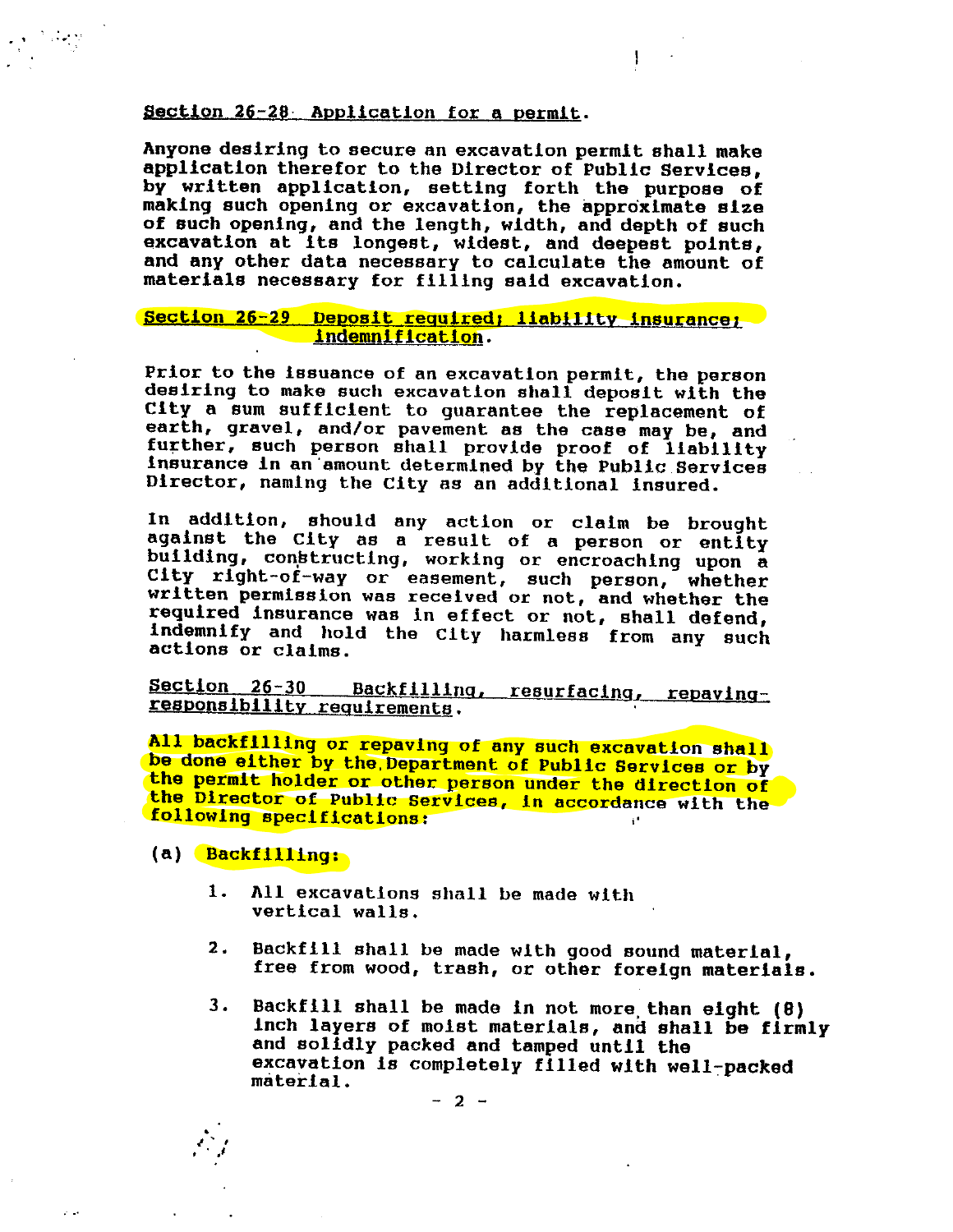#### $(b)$ **Resurfacing:**

 $\sim 10^{-1}$ 

In all unpaved streets and alleys, after backfill 1. is completed, the surface shall be reconstructed or replaced with whatever type of material existed on said street or alley when the excavation was made.

÷.

 $\mathbf{r}$ 

- $2.$ In all unpaved sidewalks or planting space areas, after backfill is completed, said areas shall be replaced in the condition that existed prior to making said such excavations, particularly regarding sod or grass, and proper elevation of finished surface, and in planting areas no trench or excavation shall be made that will remove or endanger any shrubbery, flowers, trees, or other planting, unless special arrangements are made with the Director of Public Services.
- $(c)$ Repaving:
	- After backfill is completed to subgrade or to the 1. bottom of paving slab or foundation in all paved streets or alleys, the paving material shall be removed beyond all outside vertical lines or walls of the excavation, and beyond any wall line that should develop due to the caving or sliding of any wall, a distance of twelve (12) inches, so as to leave a shoulder of solid and unbroken earth on all sides of the excavation as an additional foundation for new concrete mixture.
	- New concrete mixture of 8" compacted crusher run  $\mathbf{2}$  . stabilized with 5% Portland cement shall be poured into the excavation; where the street is of solid concrete, the excavation shall be filled to the surface of the street with concrete of standard grade and mix and the concrete shall be finished with a smooth and even surface; where the street has a concrete foundation with a surface of asphalt or other material, the concrete shall be poured to the top of the paving slab and the surface shall be finished with the same material as the surface of the street, in accordance with the attached diagram.
	- $3.$ Where the excavation is made through a concrete sidewalk, the excavation shall be backfilled as above outlined, a cutback shall be made 12 inches on each side of the vertical lines or walls of the excavation and the sidewalk shall be replaced in the same manner as the concreting of streets, provided above.  $\Gamma_{\rm L}$

 $\mathbf{I}$ 

É

r)

 $-3 -$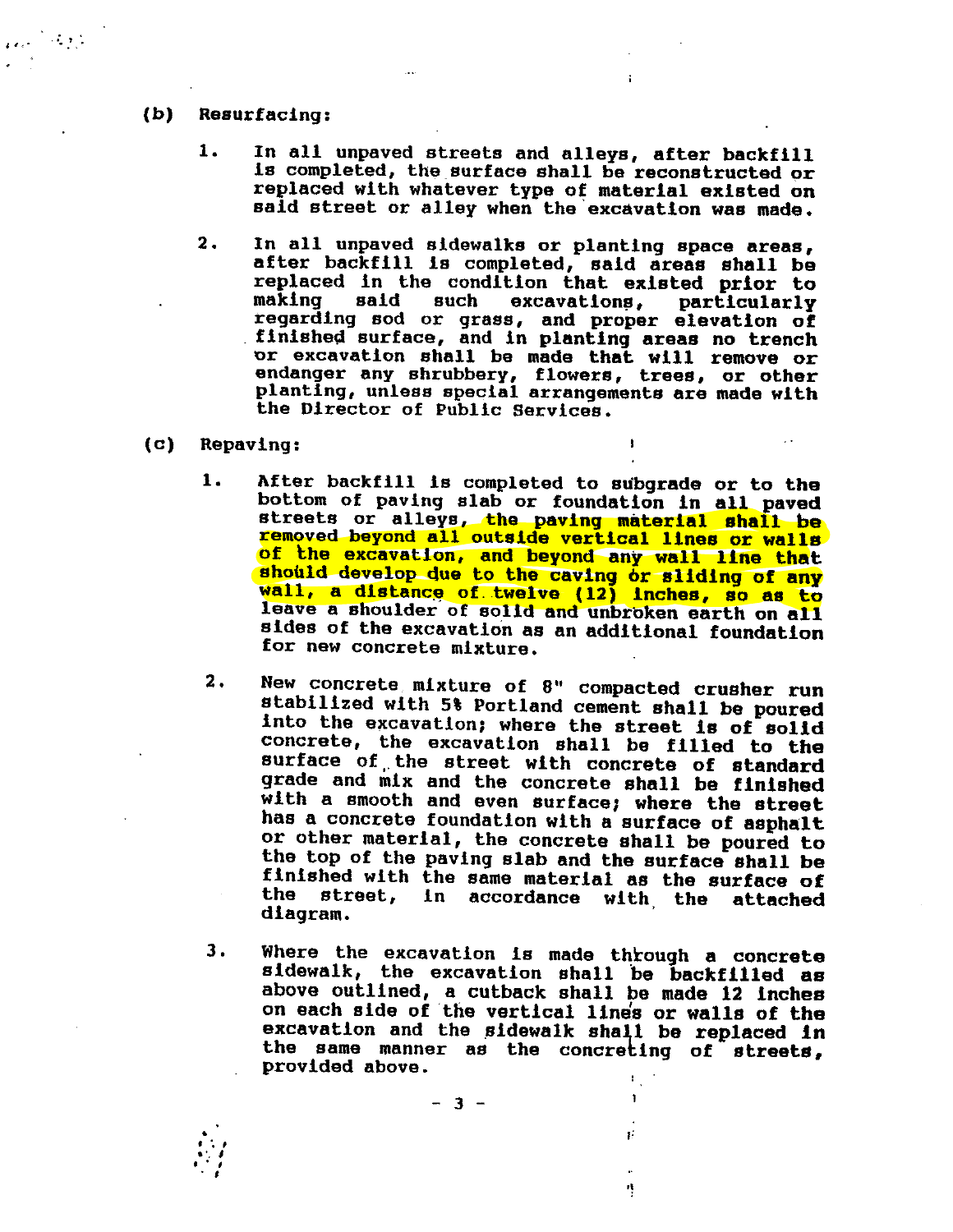## Section 26-31 Costs; Inspection and Supervision Fees.

- Where the work specified in Section 26-31 of this Code is  $(a)$ done by the Director of Public Services, all costs therefor shall be paid out of the deposit made with the application for permit, and, in addition thereto, there shall be charged a fee of five (\$5.00) dollars per day or fractional part thereof, for the supervision of such excavation or repair work. Where such work is done by the permit holder or other person under the direction of the Public Services Director, an inspection fee of ten (\$10.00) dollars per day, or fractional part thereof, shall be charged for the inspection of such replacement work. On all miscellaneous cuts or excavations requiring only one hour or less to inspect, an inspection fee of ten (\$10.00) dollars shall be charged, but should the work not be in compliance with the provisions of this article when inspected, a like additional fee shall be charged for each additional inspection.
- When the work is approved by the Director of Public  $(b)$ Services, or an inspector appointed by him for that purpose, the amount of deposit with the application for permit, less the amount of the inspection fees and the cost of all work done shall be returned to the depositor. All inspection fees collected under this article shall be paid to the City Finance Director and deposited in the general fund.

## Section 26-32 Barricades, Lights, etc.

 $\ddotsc$ 

Any person making any such excavations in any of the public thoroughfares shall safeguard the public in every manner by maintaining the necessary guards, barricades, lights, etc., during the construction, excavation or repairing of said street.

## Section 26-33 Authority to Require Trench Cover.

The Director of Public Services is hereby authorized, should he consider it necessary for the protection of vehicular and/or pedestrian traffic to order the holder of a permit to provide a cover for any trench or excavation after backhoe is completed, covering the excavation completely and at least six inches larger than the dimensions of the trench or excavation, and laid over same, and maintain said cover in good safe condition, until the repairs or repaving are commenced hereunder.

 $-4 -$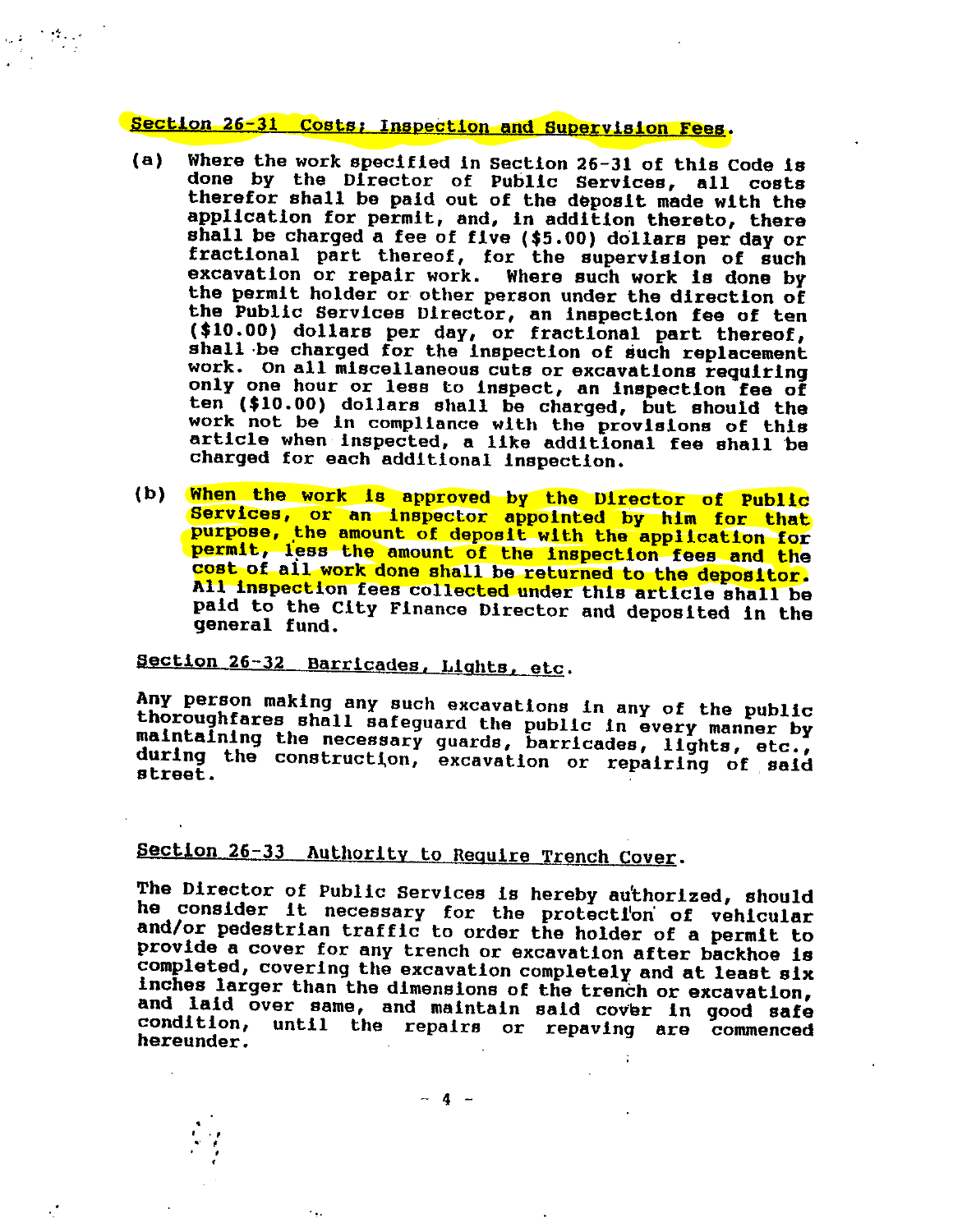### Section 26-34 Notice, Correction of Violations.

Should any person fail to replace materials, fail to restore areas to their original condition, or in any way fail to comply with the conditions of this article within one week after they have been notified by the Director of Public Services that such work should be done, the City, through the Director of Public Services shall have the right to do the necessary work of restoration of original conditions and charge the cost of same to the parties or party doing said excavation work."

SECTION 2. All ordinances and regulations or portions of ordinances and regulations in conflict with this ordinance are hereby repealed.

SECTION 3. This ordinance shall take effect upon second reading approval thereof.

City Attorney

Don Wall.

**ATTEST:** Lugia Polson, Municipal Clerk

Introduced by: Ernie Ellenburg **August 23, 1994** First Reading:

September 13, 199/

 $2011$ 

Second Reading:

Approved as to Form: